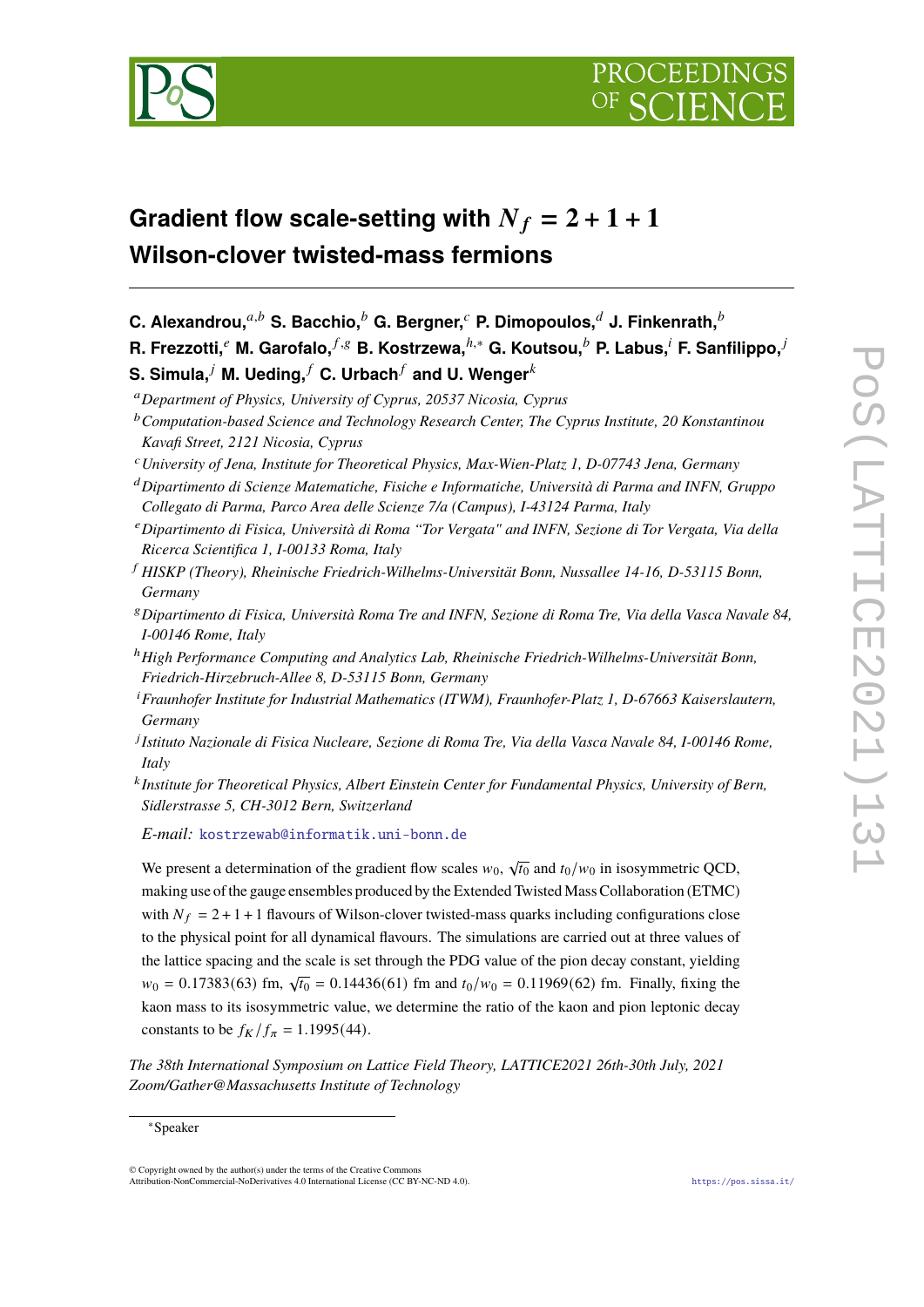|  |  | B. Kostrzewa |
|--|--|--------------|
|--|--|--------------|

<span id="page-1-0"></span>

| ensemble     | β     | V/a <sup>4</sup>    | $a$ (fm)  | $a\mu_{\ell}$ | $M_\pi$ (MeV) | $L$ (fm) | $M_{\pi}L$ |
|--------------|-------|---------------------|-----------|---------------|---------------|----------|------------|
| cA211.53.24  | 1.726 | $24^3 \times 48$    | 0.0947(4) | 0.00530       | 346.4(1.6)    | 2.27     | 3.99       |
| cA211.40.24  |       | $24^3 \times 48$    |           | 0.00400       | 301.6(2.1)    | 2.27     | 3.47       |
| cA211.30.32  |       | $32^3 \times 64$    |           | 0.00300       | 261.1(1.1)    | 3.03     | 4.01       |
| cA211.12.48  |       | $48^{3} \times 96$  |           | 0.00120       | 167.1(0.8)    | 4.55     | 3.85       |
| cB211.25.24  | 1.778 | $24^3 \times 48$    | 0.0816(3) | 0.00250       | 259.2(3.0)    | 1.96     | 2.57       |
| cB211.25.32  |       | $32^3 \times 64$    |           | 0.00250       | 253.3(1.4)    | 2.61     | 3.35       |
| cB211.25.48  |       | $48^3 \times 96$    |           | 0.00250       | 253.0(1.0)    | 3.92     | 5.02       |
| cB211.14.64  |       | $64^3 \times 128$   |           | 0.00140       | 189.8(0.7)    | 5.22     | 5.02       |
| cB211.072.64 |       | $64^3 \times 128$   |           | 0.00072       | 136.8(0.6)    | 5.22     | 3.62       |
| cC211.06.80  | 1.836 | $80^{3} \times 160$ | 0.0694(3) | 0.00060       | 134.2(0.5)    | 5.55     | 3.78       |

**Table 1:** Overview of the light quark bare mass,  $a\mu_{\ell} = a\mu_u = a\mu_d$ , of the pion mass  $M_{\pi}$ , of the lattice size L and of *the product*  $M_{\pi}L$  *for the various ETMC gauge ensembles used in this work. The values of the lattice spacing a and the values of*  $M_{\pi}$  *and L correspond to the absolute scale*  $w_0 = 0.17383(63)$  *fm.* 

# **1. Introduction**

Precise and accurate scale setting is of central importance as lattice QCD calculations target high precision determinations of the hadron spectrum, the nucleon axial radius, precision inputs for electroweak tests of the Standard Model or the hadronic contribution to the muon  $g - 2$ . The lattice scale may enter either relatively to compare calculations at different values of the inverse bare coupling  $\beta = 6/g_0^2$ , indirectly when used to fix other bare parameters of the theory such as the quark masses or as an absolute scale in the conversion of dimensionful observables to physical units. Depending on the case, its uncertainty either indirecty or directly also propagates to the error estimates of the final results of a given calculation.

The gluonic scales  $t_0$  [\[1\]](#page-8-0) and  $w_0$  [\[2\]](#page-8-1) have been employed widely as intermediate scales [\[3](#page-8-2)[–12\]](#page-8-3) and have also previously been studied specifically in the context of the ETMC [\[13](#page-8-4)[–15\]](#page-8-5). They are attractive because they are comparatively easy to calculate with high statistical precision, do not involve complicated fitting procedures and can easily be integrated into the ensemble production workflow. In this contribution we give some details on our current determinations of these scales and also present our recent calculation of  $f_K/f_{\pi}$  [\[16\]](#page-8-6). We also make use of the scales in the calculation of quark masses from mesonic inputs [\[17,](#page-8-7) [18\]](#page-8-8) as well as leptonic meson decay constants [\[19\]](#page-8-9).

### **2. Lattice Setup and Statistical Properties**

We make use of  $N_f = 2 + 1 + 1$  flavours of Wilson-clover twisted-mass fermions tuned to maximal twist, ensuring automatic  $O(a)$ -improvement of all physical observables [\[20,](#page-8-10) [21\]](#page-8-11). We employ the tmLQCD software suite [\[22–](#page-8-12)[24\]](#page-9-0) linked against an extended version of the QPhiX [\[25–](#page-9-1)[30\]](#page-9-2) library as well as DD $\alpha$ AMG [\[31–](#page-9-3)[34\]](#page-9-4). Details of our ensembles are given in Table [1](#page-1-0) and we refer to Refs.[\[15,](#page-8-5) [16,](#page-8-6) [35\]](#page-9-5) for details on their generation and the corresponding algorithmic setup.

We employ the gradient flow using the Wilson gauge action and use a third-order Runge-Kutta algorithm as proposed in Ref. [\[1\]](#page-8-0) to evolve the gauge field along the flow time  $t/a^2$ . For the definition of the energy density  $\langle E(t) \rangle$  in our observables, we make use of the clover discretisation of the field tensor, using the notation  $\langle E_{sym}(t) \rangle$  in what follows. In Figure [1,](#page-2-0) we show the evolution of  $t^2$   $\langle E_{sym}(t) \rangle$  and the corresponding MD history of the observable at the point  $t = t_0^{sym}$  $_0^{\text{sym}}$  on ensemble *cC211.06.80* at the physical point as a representative example across our ensemble landscape.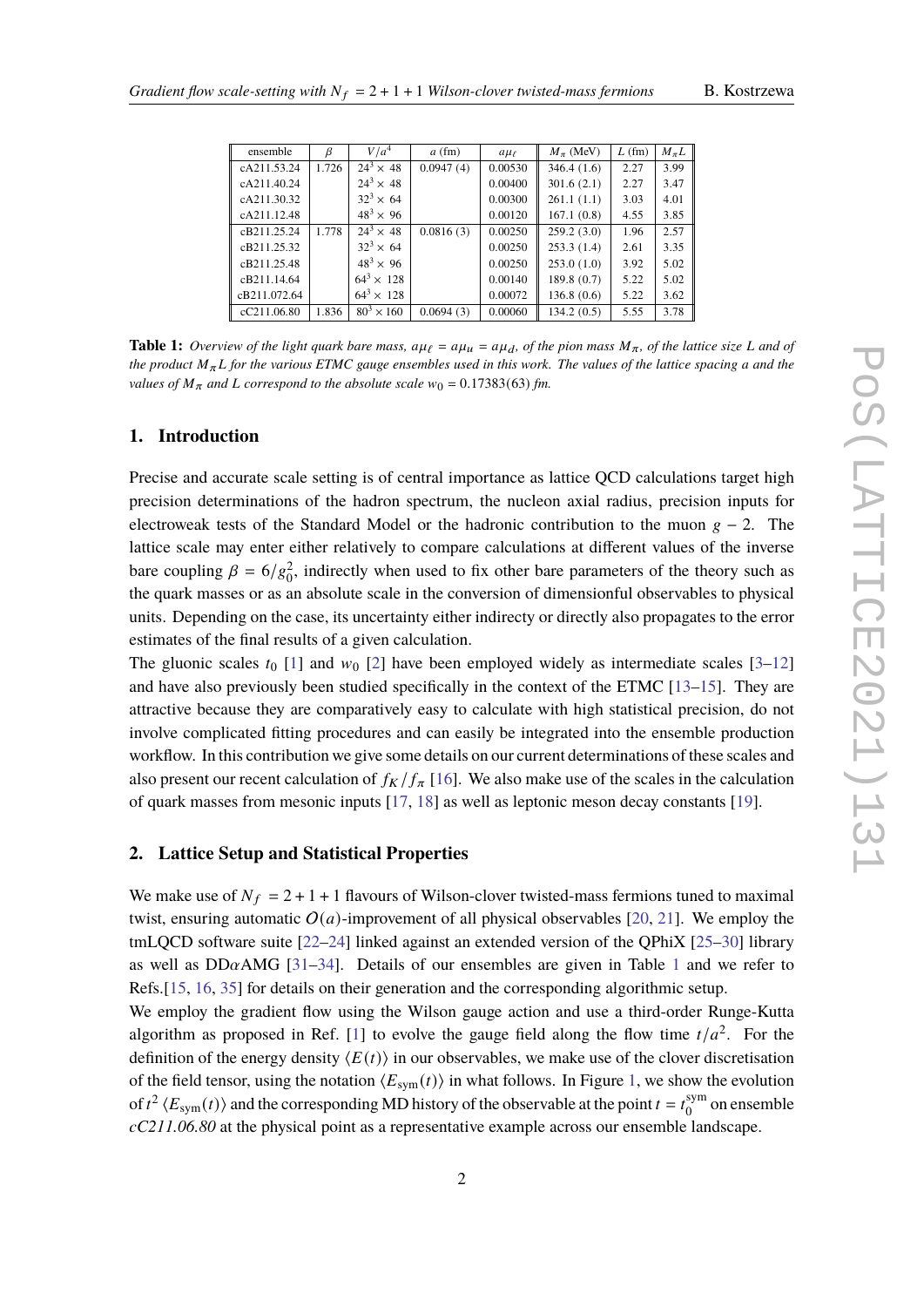

<span id="page-2-1"></span><span id="page-2-0"></span>

**Figure 2:** *Scaling with the number of trajectories* N (of length  $\tau = 1.5$ ) of  $w_0/a$  (left), its statistical error (middle) and *the estimate of the integrated autocorrelation time (right, in units of*  $\tau = 1.0$  *trajectories) in an analysis on ensemble* cB211.14.64. The blue line in the middle panel is a linear fit in the range  $30 \leq \sqrt{N} \leq 60$ .

We use the Gamma method [\[36\]](#page-9-6) to estimate our statistical errors. While we do not estimate the exponential tails [\[37\]](#page-9-7) of the autocorrelation function of our gradient flow observables, we see good error scaling and stable estimates of the integrated autocorrelation time. This is shown exemplarily in Figure [2](#page-2-1) for the *cB211.14.64* ensemble at a pion mass of around 190 MeV, where we give the evolution as a function of the number of trajectories N (of length  $\tau = 1.5$ ) of the observable  $w_0/a$ , its statistical error and the corresponding estimate of the integrated autocorrelation time. These appear to be reliable from around  $\sqrt{N} \sim 30$  onwards.

The results for all observables using the clover discretisation are given in Table [2,](#page-3-0) where we make use of the shorthand notation  $s_0 = \sqrt{t_0}$ .

## **3. Extrapolation to the Physical Point**

Before we use the relative scales for further analysis, we follow Ref. [\[38\]](#page-9-8) and extrapolate to the physical light quark mass at each lattice spacing. Since we have fixed the sea strange and charm quark masses to their physical values to within a few percent, we only parameterise the light quark mass dependence via

<span id="page-2-2"></span>
$$
w_0/w_0^{\text{phys}}(\beta) = 1 + c_\beta \cdot \left[ (M_{\text{PS}}/f_{\text{PS}})^2 - \left( M_{\pi}^{\text{iso}}/f_{\pi}^{\text{iso}} \right)^2 \right],\tag{1}
$$

where  $w_{\alpha}^{\text{phys}}$  $O_0^{\text{phys}}/a$  and  $c_\beta$  are fit parameters and where the pion mass  $M_{\text{PS}}$  and pion decay constant  $f_{PS}$  have been corrected for finite size effects as detailed in Ref. [\[16\]](#page-8-6). The quantities  $M_{\pi}^{iso}$  and  $f_{\pi}^{iso}$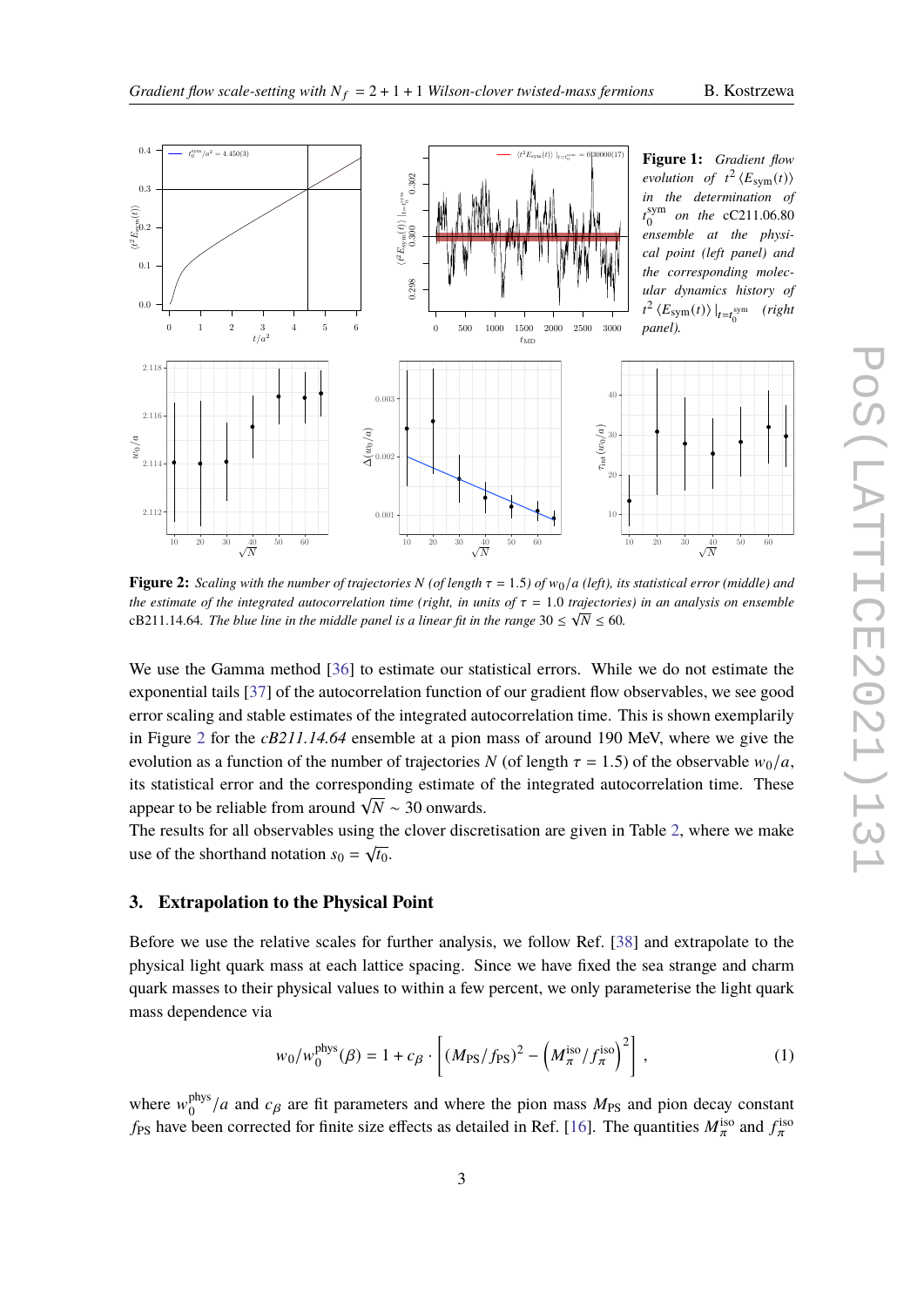|  |  | B. Kostrzewa |
|--|--|--------------|
|--|--|--------------|

<span id="page-3-0"></span>

| ensemble         | $N_{\text{trai}}$ | $N_{\text{meas}}$ | $s_0^{\rm sym}/a$ | $w_0^{\text{sym}}/a$ | $(t_0^{\text{sym}}/w_0^{\text{sym}})/a$ | $s_0^{\text{sym}}/w_0^{\text{sym}}$ | $\tau_{\rm int}^{s_0}$ | $\tau_{\rm int}^{w_0}$ | $\tau^{t_0/w_0}$<br>$\epsilon$ int | $\frac{s_0}{w_0}$<br>$\epsilon$ int |
|------------------|-------------------|-------------------|-------------------|----------------------|-----------------------------------------|-------------------------------------|------------------------|------------------------|------------------------------------|-------------------------------------|
| cA211.53.24      | 4488              | 1122              | 1.5306(21)        | 1.7597(43)           | 1.33139(89)                             | 0.86982(100)                        | 23(6)                  | 25(7)                  | 7(1)                               | 18(4)                               |
| cA211.40.24      | 4876              | 1219              | 1.5384(18)        | 1.7766(33)           | 1.33213(96)                             | 0.86592(64)                         | 20(5)                  | 18(4)                  | 7(1)                               | 9(2)                                |
| cA211.30.32      | 10236             | 2559              | 1.5460(9)         | 1.7928(17)           | 1.33314(47)                             | 0.86233(32)                         | 22(5)                  | 21(4)                  | 9(1)                               | 10(2)                               |
| cA211.12.48      | 2608              | 326               | 1.5614(22)        | 1.8249(33)           | 1.33590(155)                            | 0.85559(29)                         | 69(30)                 | 63(27)                 | 59(25)                             | 16(5)                               |
| cB211.25.24      | 4580              | 1145              | 1.7937(22)        | 2.0992(46)           | 1.53260(108)                            | 0.85445(77)                         | 21(5)                  | 25(6)                  | 5(1)                               | 12(2)                               |
| cB211.25.32      | 3960              | 990               | 1.7922(19)        | 2.0991(47)           | 1.53018(72)                             | 0.85380(91)                         | 35(10)                 | 45(14)                 | 6(1)                               | 28(7)                               |
| cB211.25.48      | 4700              | 1175              | 1.7915(8)         | 2.0982(19)           | 1.52966(41)                             | 0.85384(38)                         | 28(8)                  | 31(9)                  | 9(2)                               | 20(5)                               |
| cB211.14.64      | 4952              | 619               | 1.7992(5)         | 2.1175(11)           | 1.52875(23)                             | 0.84968(23)                         | 30(8)                  | 32(9)                  | 8(1)                               | 23(6)                               |
| cB211.072.64     | 3065              | 191               | 1.8028(8)         | 2.1272(19)           | 1.52784(42)                             | 0.84750(41)                         | 45(18)                 | 52(22)                 | 16(5)                              | 41(16)                              |
| $\ $ cC211.06.80 | 3140              | 785               | 2.1094(8)         | 2.5045(17)           | 1.77670(37)                             | 0.84226(27)                         | 46(17)                 | 42(16)                 | 14(3)                              | 26(8)                               |

**Table 2:** *GF scales from the symmetrized action density and corresponding integrated autocorrelation times in units of trajectories of length*  $\tau = 1.0$ *. The N<sub>meas</sub> measurements on each ensemble were performed using different separations in terms of trajectories and the*  $\tau_{int}$  *were scaled appropriately. Similarly, for the cB211.25.24, cB211.25.32 and cB211.14.64 ensembles, the*  $\tau_{int}$  *were scaled to take into account the*  $\tau = 1.5$  *trajectory lengths used there.* 

<span id="page-3-1"></span>

| β     | $w_0^{\text{sym}}/a$ | $\sqrt{2}$ sym $\sqrt{a}$ | $t_0^{\text{sym}}/(w_0^{\text{sym}}a)$ |
|-------|----------------------|---------------------------|----------------------------------------|
| 1.726 | 1.8352(35)           | 1.5660(22)                | 1.3359(12)                             |
| 1.778 | 2.1299(16)           | 1.80396 (68)              | 1.52789 (33)                           |
| 1.836 | 2.5045(17)           | 2.1094(8)                 | 1.77670 (37)                           |
|       |                      |                           |                                        |

**Figure 3:** *Extrapolation to the physical sea light quark mass of*  $w_0/a$  *at each lattice spacing using Equation* [\(1\)](#page-2-2) *(left) and resulting values of all the relative scales at the physical point (right).*

correspond to these quantities in the isosymmetric limit of QCD. The quality of the fit is shown for  $w_{\alpha}^{\text{sym}}$  $_{0}^{\text{sym}}/a$  in the left panel of Figure [3](#page-3-1) and the resulting values of all the relative scales at the physical point are given in the right panel. While we cannot perform this fit for our finest lattice spacing, the single ensemble there is very close to the physical point and we simply use the relative scales as they are.

# **4. Setting the Scale**

We first attempt to set the scale via the pion decay constant directly, fitting the data for  $w_0 f_\pi (L \to \infty)$ (which has been corrected for finite size effects) using the following functional form

<span id="page-3-2"></span>
$$
w_0 f_\pi(L \to \infty) = w_0 f \left[ 1 - 2\xi \log(\xi) + 2A_1 \xi + A_2 \xi^2 + \frac{a^2}{w_0^2} (D_0 + D_1 \xi) \right],
$$
 (2)

where  $\xi$  is defined as

$$
\xi \equiv \frac{M_{\pi}^2 (L \to \infty)}{(4\pi f)^2} = \frac{(w_0 M_{\pi})^2}{(4\pi w_0 f)^2} \frac{1}{\left[1 - \frac{1}{4} \Delta_{\text{FVE}}^{\pi}(L)\right]^2},\tag{3}
$$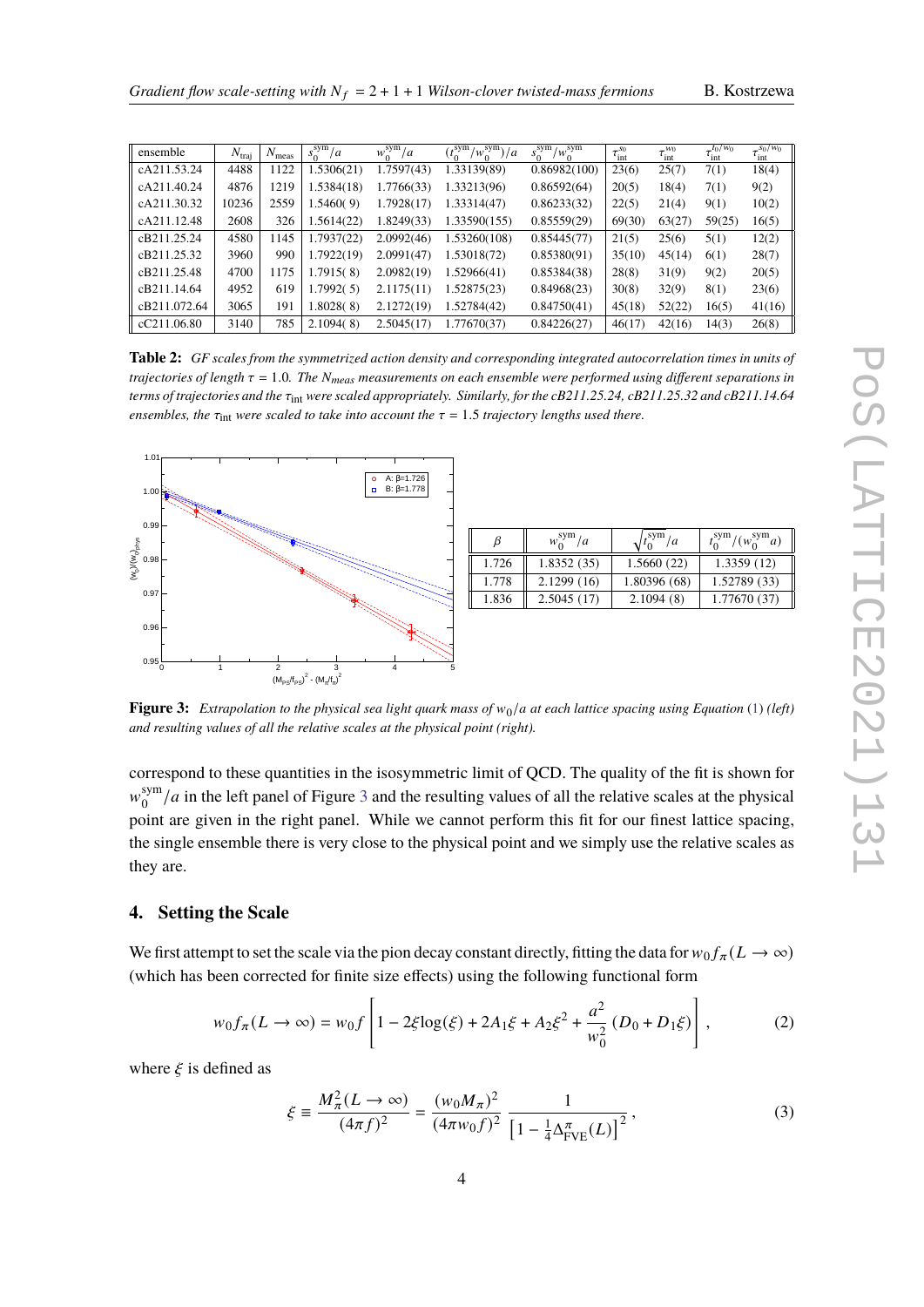

<span id="page-4-2"></span><span id="page-4-1"></span>

and where, with respect to a pure NLO ansatz, we have added a possible higher-order term quadratic in  $\xi$  as well as discretization effects proportional to  $a^2$  and  $a^2 M_{\pi}^2$ . For details we refer to Ref. [\[16\]](#page-8-6) and show the fit with  $A_2 = 0$  in Figure [4](#page-4-1) with the result  $w_0 = 0.1740(15)$  fm, corresponding to an 0.8% error.

In order to better exploit statistical correlations in the data for  $f_{PS}$  and  $M_{PS}$  as well as cancellations of discretisation and finite size effects, we consider the quantity

<span id="page-4-0"></span>
$$
X_{\pi} = \left(f_{\pi} M_{\pi}^4\right)^{1/5},\tag{4}
$$

for which we compare the raw data for  $w_0 f_{PS}$  in the left panel of Figure [5](#page-4-2) to the raw data for  $w_0X_{PS}$  in the right panel. It is clear that especially the finite size effects are greatly reduced in this combination. We proceed to fit

$$
w_0 X_{\pi} = (w_0 f) \left\{ (4\pi)^4 \xi^2 \left[ 1 - 2\xi \log(\xi) + 2A_1 \xi + A_2' \xi^2 + a^2 \left( D_0' + D_1' \xi \right) \right] \right\}^{1/5}
$$
  
 
$$
\cdot \left( 1 + F_{\text{FVE}} \xi^2 e^{-M_{\pi}L} / (M_{\pi} L)^{3/2} \right), \tag{5}
$$

<span id="page-4-3"></span>the result of which is shown in in the left panel of Figure [6.](#page-5-0) In the right panel, instead, we have subtracted the resulting continuum curve to better visualise the residual lattice artefacts which are very small and yet very well captured by the fit.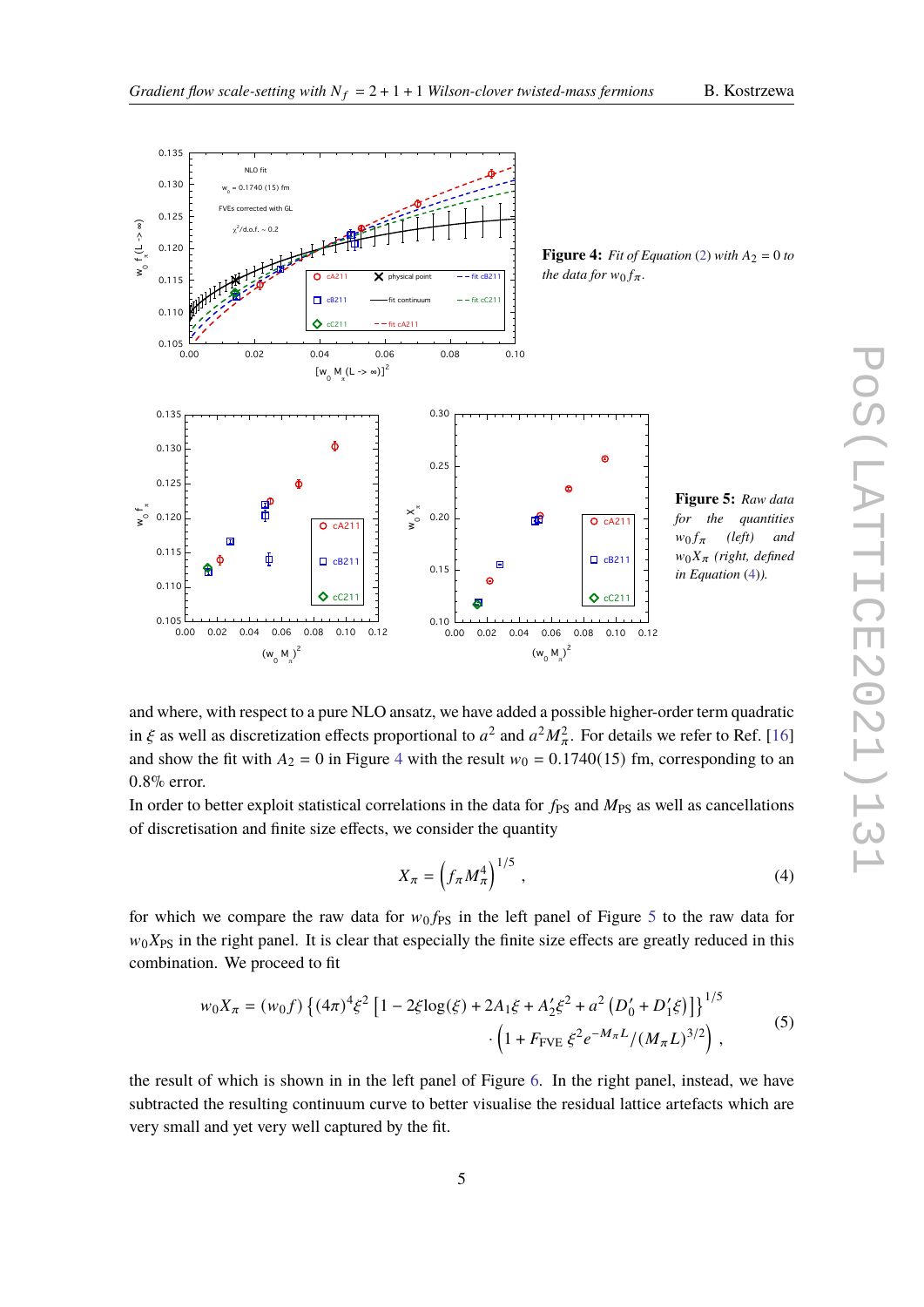

<span id="page-5-0"></span>

**Figure 6:** Fit of Equation [\(5\)](#page-4-3) to the data for  $w_0X_\pi = w_0\left(\frac{f_\pi M_\pi^4}{\pi}\right)^{(1/5)}$  (left) and detail with the resulting continuum *curve subtracted to better visualise the very small residual lattice artefacts (right).*

<span id="page-5-3"></span>

| scale        | $a_A(\beta = 1.726)$ | $a_B(\beta = 1.778)$ | $a_C(\beta = 1.836)$ |
|--------------|----------------------|----------------------|----------------------|
| $w_0$        | 0.09471(39)          | 0.08161(30)          | 0.06941(26)          |
| $\sqrt{t_0}$ | 0.09217(41)          | 0.08002(34)          | 0.06844(29)          |
| $t_0/w_0$    | 0.08960(47)          | 0.07834(41)          | 0.06737(35)          |

<span id="page-5-2"></span><span id="page-5-1"></span>**Table 3:** *Values of the lattice spacing a (in fm)* **corresponding to the three GF scales**  $w_0$ ,  $\sqrt{t_0}$ ,  $t_0/w_0$ *and to the corresponding relative scales given in the right panel of Figure [3.](#page-3-1)*

For details we again refer to Ref. [\[16\]](#page-8-6), where different cuts in the data and variations of the higher order terms are used to obtain estimates of systematic errors. Repeating the fits for the scales  $w_0$ ,  $t_0$  and  $t_0/w_0$ , we obtain

$$
w_0 = 0.17383 (57)_{\text{stat+fit}} (26)_{\text{syst}} [63] \text{ fm}, \qquad (6)
$$

$$
\sqrt{t_0} = 0.14436 (54)_{\text{stat-fit}} (30)_{\text{syst}} [61] \text{ fm}, \tag{7}
$$

$$
t_0/w_0 = 0.11969 (52)_{\text{stat+fit}} (33)_{\text{syst}} [62] \text{ fm}, \qquad (8)
$$

with errors added in quadrature and given in square brackets, resulting in an improvement in precision by a factor of about 2.5 compared to the determination from  $f_{\pi}$ .

The values of the lattice spacing a corresponding to Equations [\(6\)](#page-5-1) to [\(8\)](#page-5-2) are given in Table [3.](#page-5-3) These three determinations of a differ by  $O(a^2)$  effects, which can be parameterised in their ratios by a function linear in  $a^2$ , as shown in Fig. [7.](#page-6-0) In particular, we get:  $a(\sqrt{t_0})/a(w_0) \approx$ 1 – 0.09 (2)  $a^2(w_0)/w_0^2$  and  $a(t_0/w_0)/a(w_0) \approx 1 - 0.18$  (2)  $a^2(w_0)/w_0^2$ , consistent with  $a^2$ -scaling.

# **5.** The ratio  $f_K/f_\pi$

Finally, we employ the lattice spacing determined via  $w_0/a$  and fixed by  $X_\pi$  to interpolate our data for  $f_K/f_\pi$  to a reference kaon mass  $(M_K^{\text{ref}})^2 = (M_K^{\text{iso}})^2 + (M_\pi^2 - M_\pi^{\text{iso}})^2/2$ . This interpolated data for  $f_K/f_\pi$  is shown in Figure [8.](#page-6-1) We further apply finite size corrections as detailed in Ref. [\[16\]](#page-8-6) and the data using the Ansatz

<span id="page-5-4"></span>
$$
\frac{f_K}{f_\pi}(L \to \infty) = R_0 \left[ 1 + \frac{5}{4} \xi \log(\xi) + R_1 \xi + R_2 \xi^2 + \frac{a^2}{w_0^2} \left( \widetilde{D}_0 + \widetilde{D}_1 \xi \right) \right].
$$
\n(9)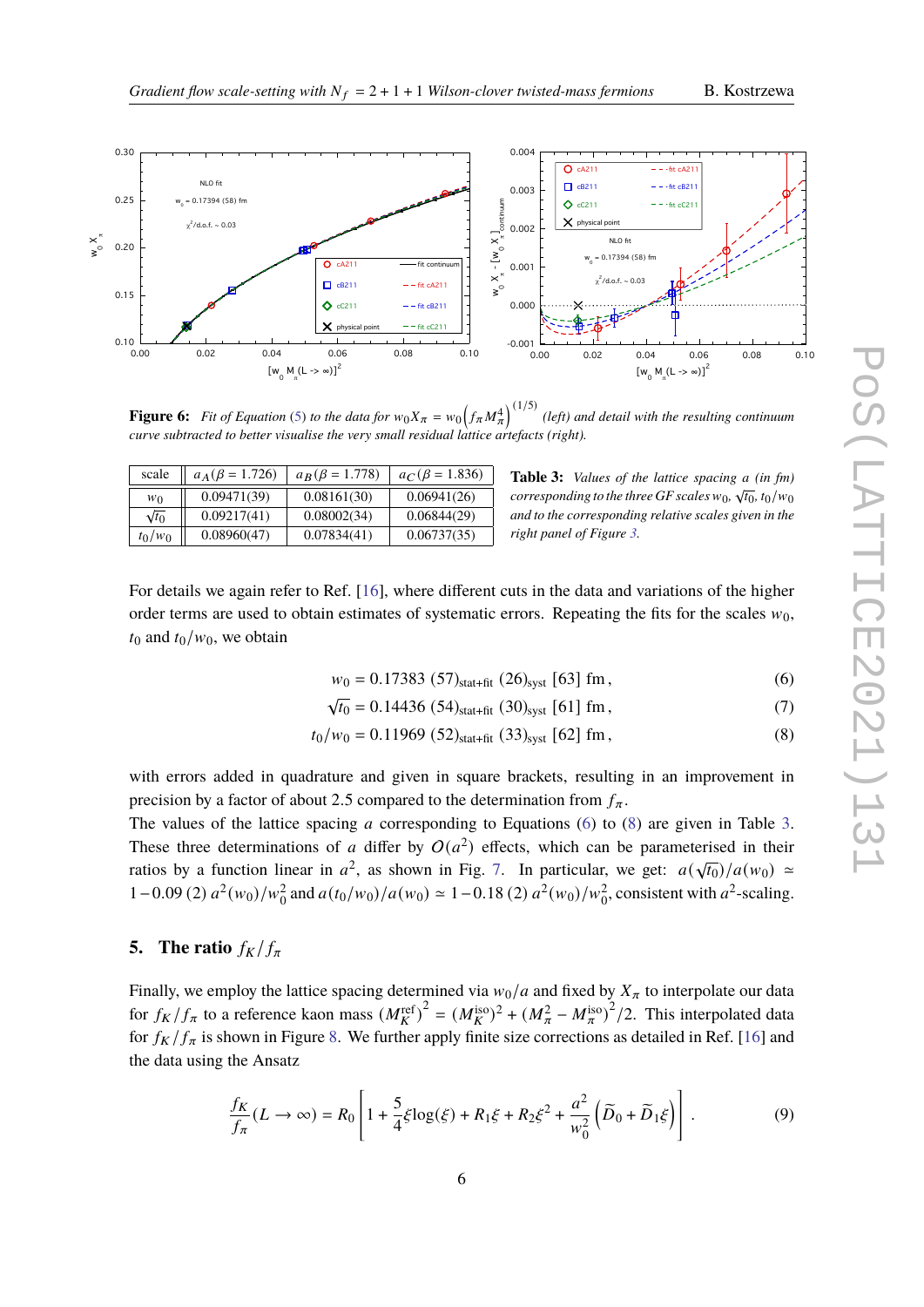<span id="page-6-1"></span><span id="page-6-0"></span>

**Figure 7:** *Ratios of lattice spacings determined via*  $\sqrt{t_0}$  *and*  $t_0/w_0$  *with the lattice spacing determined via*  $w_0$  *with linear fits superimposed.*

**Figure 8:** Data for  $f_K/f_{\pi}$  on all ensem*bles used in this work interpolated to the reference kaon mass*  $(M_K^{\text{ref}})^2 = (M_K^{\text{iso}})^2 +$  $(M_{\pi}^2 - M_{\pi}^{\text{iso}})^2/2.$ 

**Figure 9:** *Fit of Equation* [\(9\)](#page-5-4) *to the*  $f_K/f_{\pi}$ *data shown in Figure [8](#page-6-1) corrected for finite size effects.*

<span id="page-6-2"></span>As shown in Figure [9,](#page-6-2) this results in an excellent fit and we obtain

$$
\left(\frac{f_K}{f_\pi}\right)^{\text{iso}} = 1.1995 \ (44)_{\text{stat+fit}} \ (7)_{\text{syst}} \ [44],\tag{10}
$$

at the physical point in the isosymmetric limit of QCD, where again, estimates of the systematic errors are obtained by performing different types of fits and data cuts.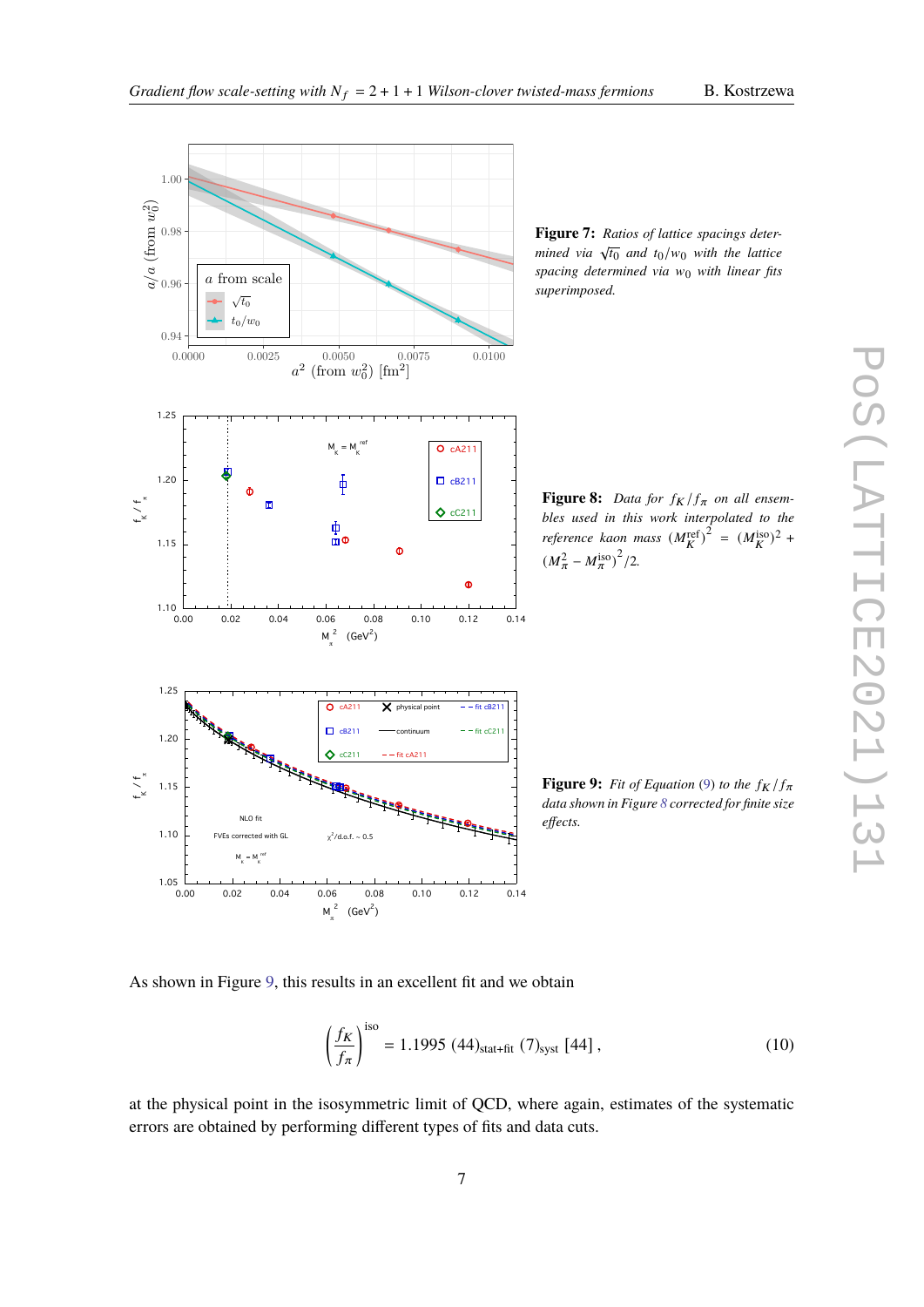

<span id="page-7-0"></span>

**Figure 10:** Comparison of the results of this work for the scales  $w_0$  and  $\sqrt{t_0}$  from Refs. [\[2,](#page-8-1) [8](#page-8-13)[–10,](#page-8-14) [12\]](#page-8-3) (left panel) and *for*  $f_K/f_\pi$  *to those from Refs.* [\[39–](#page-9-9)[41\]](#page-9-10) (right panel).

# **6. Conclusions and Outlook**

We conclude by comparing our results for the scales  $w_0$  and  $\sqrt{t_0}$  to an incomplete selection from Refs. [\[2,](#page-8-1) [8](#page-8-13)[–10,](#page-8-14) [12\]](#page-8-3) in the left panel of Figure [10](#page-7-0) and our result for  $f_K/f_\pi$  to a selection from Refs. [\[39](#page-9-9)[–41\]](#page-9-10) in the right panel. For more complete comparisons we refer to the FLAG review [\[42\]](#page-9-11). In future publications we plan to extend the set of ensembles by simulations at a fourth lattice spacing, several more volumes and further values of the light sea quark mass at  $\beta = 1.836$ . An alternative scale setting employing the mass of the omega baryon is currently being studied with the aim of also including QED effects.

## **Acknowledgments**

We thank all the ETMC members for a very productive collaboration.

We acknowledge PRACE for access to Marconi and Marconi100 at CINECA under the grants Pra17-4394, Pra20-5171 and Pra22-5171, and CINECA for providing us CPU time under the specific initiative INFN-LQCD123. We also acknowledge PRACE for awarding us access to HAWK, hosted by HLRS, Germany, under the grant with id 33037. The authors gratefully acknowledge the Gauss Centre for Supercomputing e.V. (www.gauss-centre.eu) for funding the project pr74yo by providing computing time on the GCS Supercomputer SuperMUC at Leibniz Supercomputing Centre (www.lrz.de). Some of the ensembles for this study were generated on Jureca Booster [\[43\]](#page-9-12) and Juwels [\[44\]](#page-9-13) at the Jülich Supercomputing Centre (JSC) and we gratefully acknowledge the computing time granted there by the John von Neumann Institute for Computing (NIC). We also acknowledge access to the Bonna HPC Cluster at the University of Bonn.

The project has received funding from the Horizon 2020 research and innovation program of the European Commission under the Marie Sklodowska-Curie grant agreement No 642069 (HPC-LEAP) and under grant agreement No 765048 (STIMULATE). The project was funded in part by the NSFC (National Natural Science Foundation of China) and the DFG (Deutsche Forschungsgemeinschaft, German Research Foundation) through the Sino-German Collaborative Research Center grant TRR110 "Symmetries and the Emergence of Structure in QCD" (NSFC Grant No. 12070131001, DFG Project-ID 196253076 - TRR 110).

R.F. acknowledges the University of Rome Tor Vergata for the support granted to the project PLNUGAMMA. F.S. and S.S. are supported by the Italian Ministry of Research (MIUR) under grant PRIN 20172LNEEZ. F.S. is supported by INFN under GRANT73/CALAT. P.D. acknowledges support form the European Unions Horizon 2020 research and innovation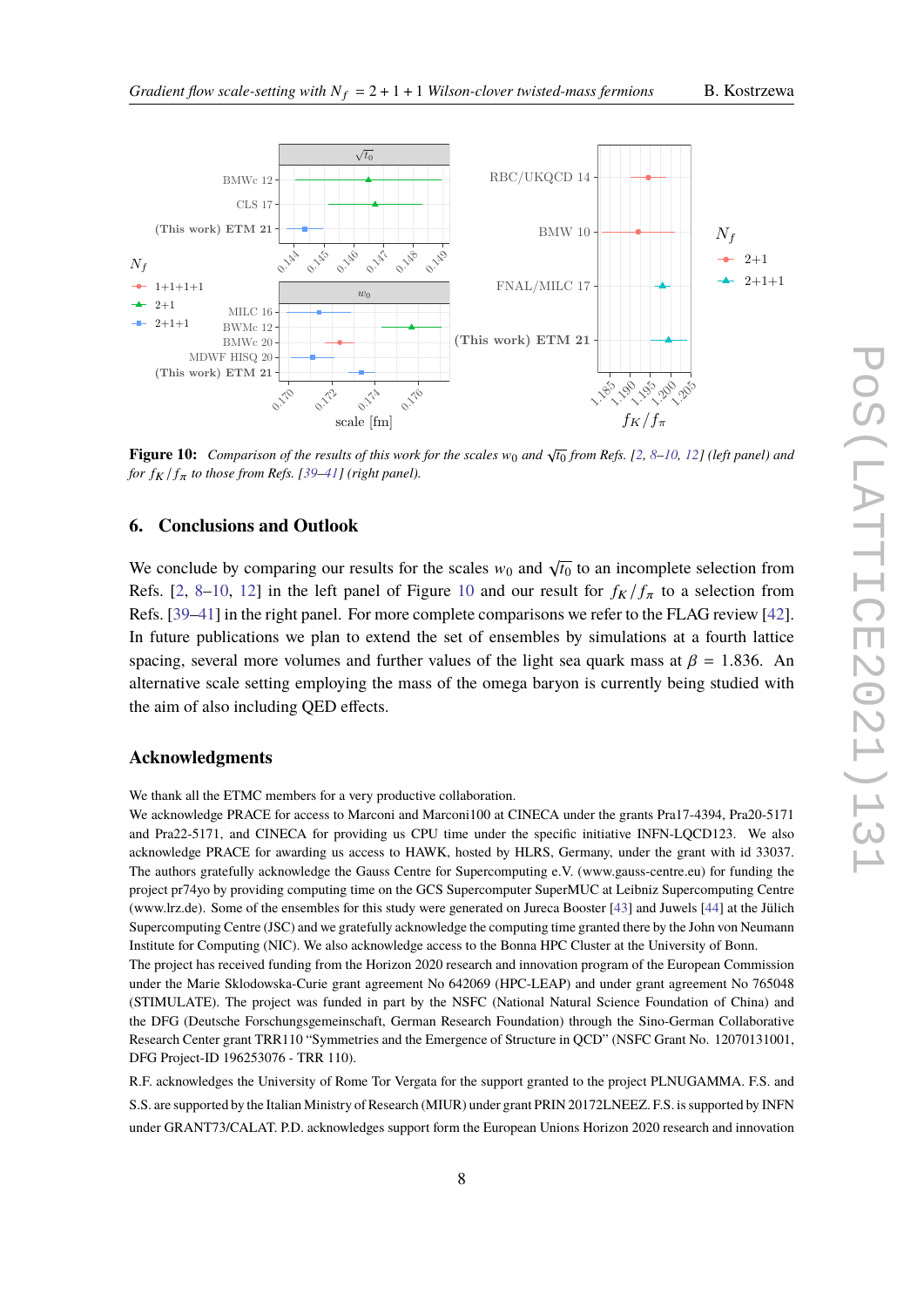programme under the Marie Skłodowska-Curie grant agreement No. 813942 (EuroPLEx) and from INFN. under the research project INFN-QCDLAT. S.B. and J.F. are supported by the H2020 project PRACE6-IP (grant agreement No 82376) and the COMPLEMENTARY/0916/0015 project funded by the Cyprus Research Promotion Foundation. The authors acknowledge support from project NextQCD, co-funded by the European Regional Development Fund and the Republic of Cyprus through the Research and Innovation Foundation (EXCELLENCE/0918/0129).

#### **References**

- <span id="page-8-0"></span>[1] M. Lüscher, *Properties and uses of the Wilson flow in lattice QCD*, *JHEP* **08** [\(2010\) 071](https://doi.org/10.1007/JHEP08(2010)071) [[1006.4518](https://arxiv.org/abs/1006.4518)].
- <span id="page-8-1"></span>[2] S. Borsanyi et al., *High-precision scale setting in lattice QCD*, *JHEP* **09** [\(2012\) 010](https://doi.org/10.1007/JHEP09(2012)010) [[1203.4469](https://arxiv.org/abs/1203.4469)].
- <span id="page-8-2"></span>[3] ALPHA collaboration, *On the N<sub>f</sub>* -dependence of gluonic observables, *PoS* [LATTICE2013](https://doi.org/10.22323/1.187.0321) (2014) 321 [[1311.5585](https://arxiv.org/abs/1311.5585)].
- [4] R.J. Dowdall, C.T.H. Davies, G.P. Lepage and C. McNeile, *Vus from pi and K decay constants in full lattice QCD with physical u, d, s and c quarks*, *[Phys. Rev. D](https://doi.org/10.1103/PhysRevD.88.074504)* **88** (2013) 074504 [[1303.1670](https://arxiv.org/abs/1303.1670)].
- [5] V.G. Bornyakov et al., *Wilson flow and scale setting from lattice QCD*, [1508.05916](https://arxiv.org/abs/1508.05916).
- [6] HotQCD collaboration, *Equation of state in ( 2+1 )-flavor QCD*, *[Phys. Rev. D](https://doi.org/10.1103/PhysRevD.90.094503)* **90** (2014) 094503 [[1407.6387](https://arxiv.org/abs/1407.6387)].
- [7] RBC, UKQCD collaboration, *Domain wall QCD with physical quark masses*, *[Phys. Rev. D](https://doi.org/10.1103/PhysRevD.93.074505)* **93** (2016) 074505 [[1411.7017](https://arxiv.org/abs/1411.7017)].
- <span id="page-8-13"></span>[8] MILC collaboration, *Gradient flow and scale setting on MILC HISQ ensembles*, *[Phys. Rev. D](https://doi.org/10.1103/PhysRevD.93.094510)* **93** (2016) 094510 [[1503.02769](https://arxiv.org/abs/1503.02769)].
- [9] M. Bruno, T. Korzec and S. Schaefer, *Setting the scale for the CLS* 2 + 1 *flavor ensembles*, *[Phys. Rev. D](https://doi.org/10.1103/PhysRevD.95.074504)* **95** (2017) [074504](https://doi.org/10.1103/PhysRevD.95.074504) [[1608.08900](https://arxiv.org/abs/1608.08900)].
- <span id="page-8-14"></span>[10] N. Miller et al., *Scale setting the Möbius domain wall fermion on gradient-flowed HISQ action using the omega baryon mass and the gradient-flow scales*  $t_0$  *and*  $w_0$ , *[Phys. Rev. D](https://doi.org/10.1103/PhysRevD.103.054511)* **103** (2021) 054511 [[2011.12166](https://arxiv.org/abs/2011.12166)].
- [11] ALPHA collaboration, *Scale setting for*  $N_f = 3 + 1$  *QCD*, *[Eur. Phys. J. C](https://doi.org/10.1140/epjc/s10052-020-7889-7)* **80** (2020) 349 [[2002.02866](https://arxiv.org/abs/2002.02866)].
- <span id="page-8-3"></span>[12] S. Borsanyi et al., *Leading hadronic contribution to the muon magnetic moment from lattice QCD*, *[Nature](https://doi.org/10.1038/s41586-021-03418-1)* **593** [\(2021\) 51](https://doi.org/10.1038/s41586-021-03418-1) [[2002.12347](https://arxiv.org/abs/2002.12347)].
- <span id="page-8-4"></span>[13] A. Deuzeman and U. Wenger, *Gradient flow and scale setting for twisted mass fermions*, *PoS* **[LATTICE2012](https://doi.org/10.22323/1.164.0162)** [\(2012\) 162.](https://doi.org/10.22323/1.164.0162)
- [14] ETM collaboration, *First physics results at the physical pion mass from*  $N_f = 2$  *Wilson twisted mass fermions at maximal twist*, *[Phys. Rev. D](https://doi.org/10.1103/PhysRevD.95.094515)* **95** (2017) 094515 [[1507.05068](https://arxiv.org/abs/1507.05068)].
- <span id="page-8-5"></span>[15] C. Alexandrou et al., *Simulating twisted mass fermions at physical light, strange and charm quark masses*, *[Phys.](https://doi.org/10.1103/PhysRevD.98.054518) Rev. D* **98** [\(2018\) 054518](https://doi.org/10.1103/PhysRevD.98.054518) [[1807.00495](https://arxiv.org/abs/1807.00495)].
- <span id="page-8-6"></span>[16] Extended Twisted Mass collaboration, *Ratio of kaon and pion leptonic decay constants with Nf=2+1+1 Wilson-clover twisted-mass fermions*, *[Phys. Rev. D](https://doi.org/10.1103/PhysRevD.104.074520)* **104** (2021) 074520 [[2104.06747](https://arxiv.org/abs/2104.06747)].
- <span id="page-8-7"></span>[17] Extended Twisted Mass collaboration, *Quark masses using twisted-mass fermion gauge ensembles*, *[Phys. Rev.](https://doi.org/10.1103/PhysRevD.104.074515) D* **104** [\(2021\) 074515](https://doi.org/10.1103/PhysRevD.104.074515) [[2104.13408](https://arxiv.org/abs/2104.13408)].
- <span id="page-8-8"></span>[18] C. Alexandrou et al., *Determination of the light, strange and charm quark masses using twisted mass fermions*, *PoS* **LATTICE2021** (2021) 171 [[2110.04588](https://arxiv.org/abs/2110.04588)].
- <span id="page-8-9"></span>[19] P. Dimopoulos, R. Frezzotti, M. Garofalo and S. Simula, *K*- and  $D_{(s)}$ -meson leptonic decay constants with *physical light, strange and charm quarks by ETMC*, *PoS* **LATTICE2021** (2021) 472 [[2110.01294](https://arxiv.org/abs/2110.01294)].
- <span id="page-8-10"></span>[20] ALPHA collaboration, *O(a) improved twisted mass lattice QCD*, *JHEP* **07** [\(2001\) 048](https://doi.org/10.1088/1126-6708/2001/07/048) [[hep-lat/0104014](https://arxiv.org/abs/hep-lat/0104014)].
- <span id="page-8-11"></span>[21] R. Frezzotti and G.C. Rossi, *Chirally improving Wilson fermions. 1. O(a) improvement*, *JHEP* **08** [\(2004\) 007](https://doi.org/10.1088/1126-6708/2004/08/007) [[hep-lat/0306014](https://arxiv.org/abs/hep-lat/0306014)].
- <span id="page-8-12"></span>[22] K. Jansen and C. Urbach, *tmLQCD: A Program suite to simulate Wilson Twisted mass Lattice QCD*, *[Comput.](https://doi.org/10.1016/j.cpc.2009.05.016) [Phys. Commun.](https://doi.org/10.1016/j.cpc.2009.05.016)* **180** (2009) 2717 [[0905.3331](https://arxiv.org/abs/0905.3331)].
- [23] A. Abdel-Rehim, F. Burger, A. Deuzeman, K. Jansen, B. Kostrzewa, L. Scorzato et al., *Recent developments in the tmLQCD software suite*, *PoS* **[LATTICE2013](https://doi.org/10.22323/1.187.0414)** (2014) 414 [[1311.5495](https://arxiv.org/abs/1311.5495)].